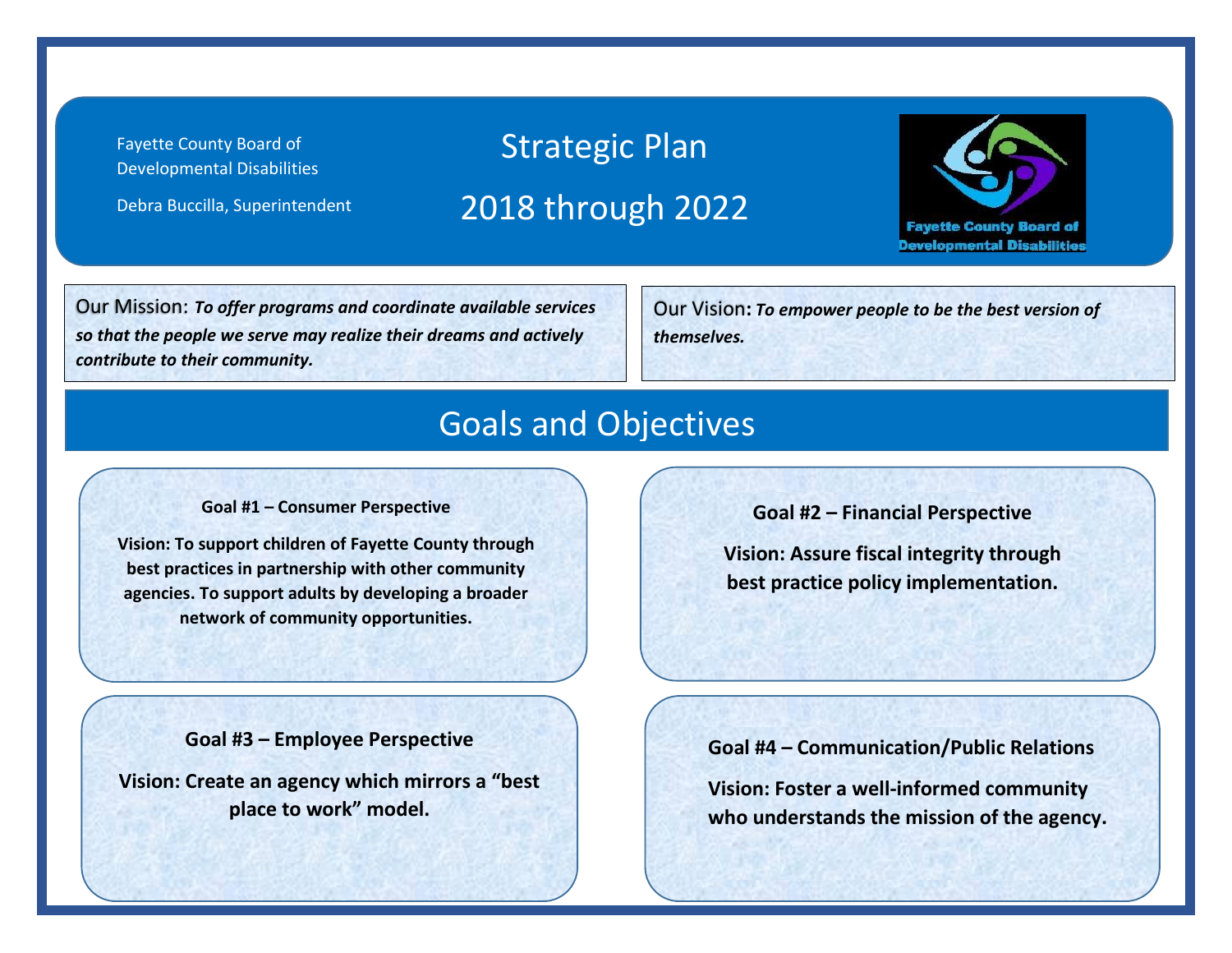**Goal #1 – Consumer Perspective – Part One**

**Vision: To support children of Fayette County through best practices in partnership with other community agencies.** 

**Objective #1 – Establish a Trauma Informed Care culture to support community needs.**

- **Facilitate TIC "102 Training" for interested Community Providers.**
- **Develop a TIC support group to help providers practice TIC principles.**
- **Identify a TIC consultant for community providers.**

**Objective #2 – Expand community partnerships to meet the broad needs of children.**

- **Identify and enhance social media opportunities for learning.**
- **Expand community outreach groups to benefit families.**
- **Identify best practice models for children and foster implementation of such.**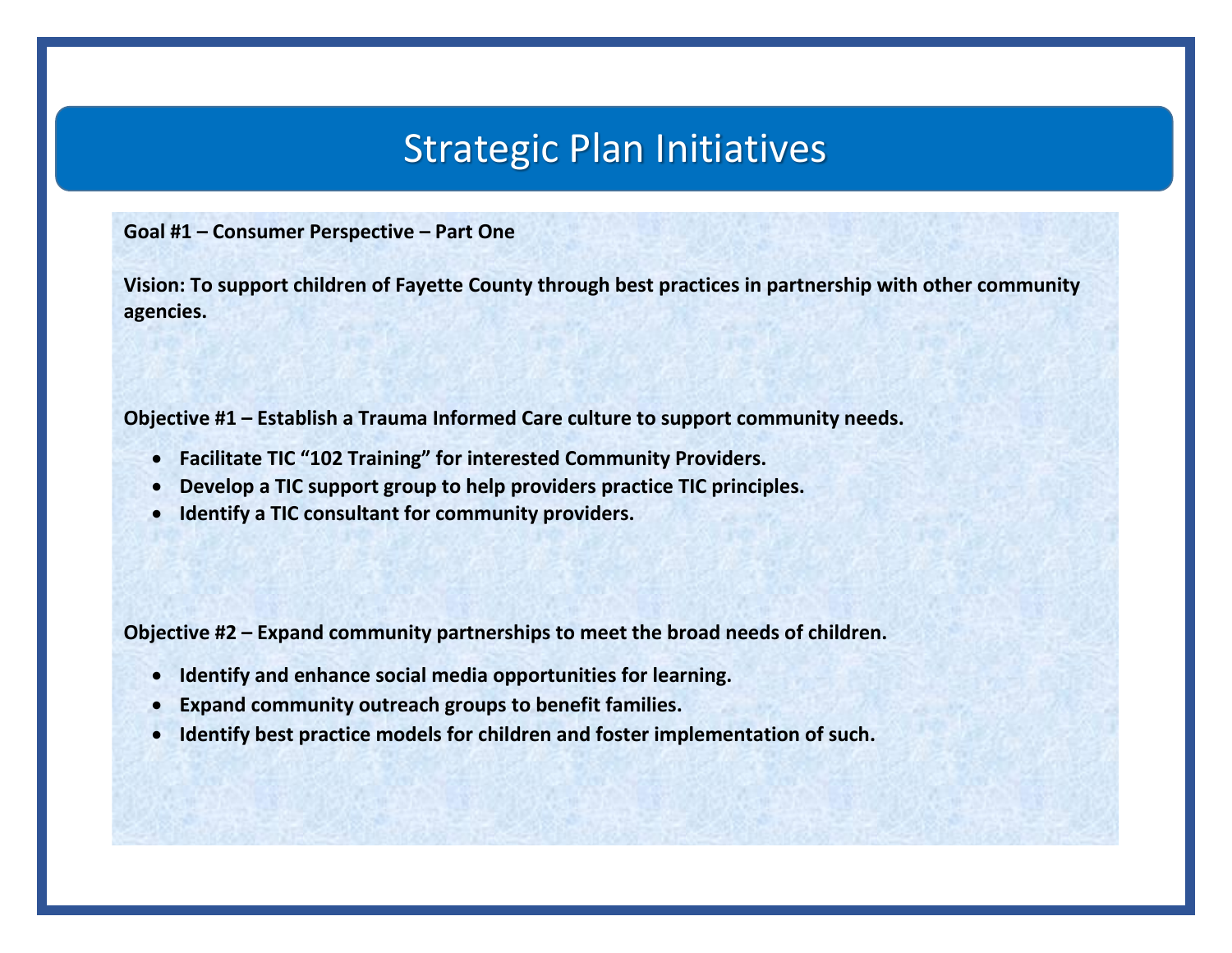**Goal #1 – Consumer Perspective – Part Two**

**Vision: To support adults by developing a broader network of community opportunities.**

**Objective #1 – Educate the community on the philosophy of "Community First".**

- **Focus on increasing and educating our volunteer partners on our mission.**
- **Develop an educational campaign to highlight the mission of service delivery.**
- **Increase presence at community professional organizations to highlight our mission.**

**Objective #2 – Enhance the provider pool.**

- **Explore and secures grants to promote provider expansion.**
- **Establish a myriad of incentive opportunities to encourage local provider expansion.**
- **Expand the use of technology to enhance service delivery.**

**Objective #3 – Enhance community work opportunities.**

- **Create transportation opportunities which enable individuals to expand employment.**
- **Create a customized employment practice model to market to potential businesses.**
- **Capitalize on continuing education opportunities for interested individuals.**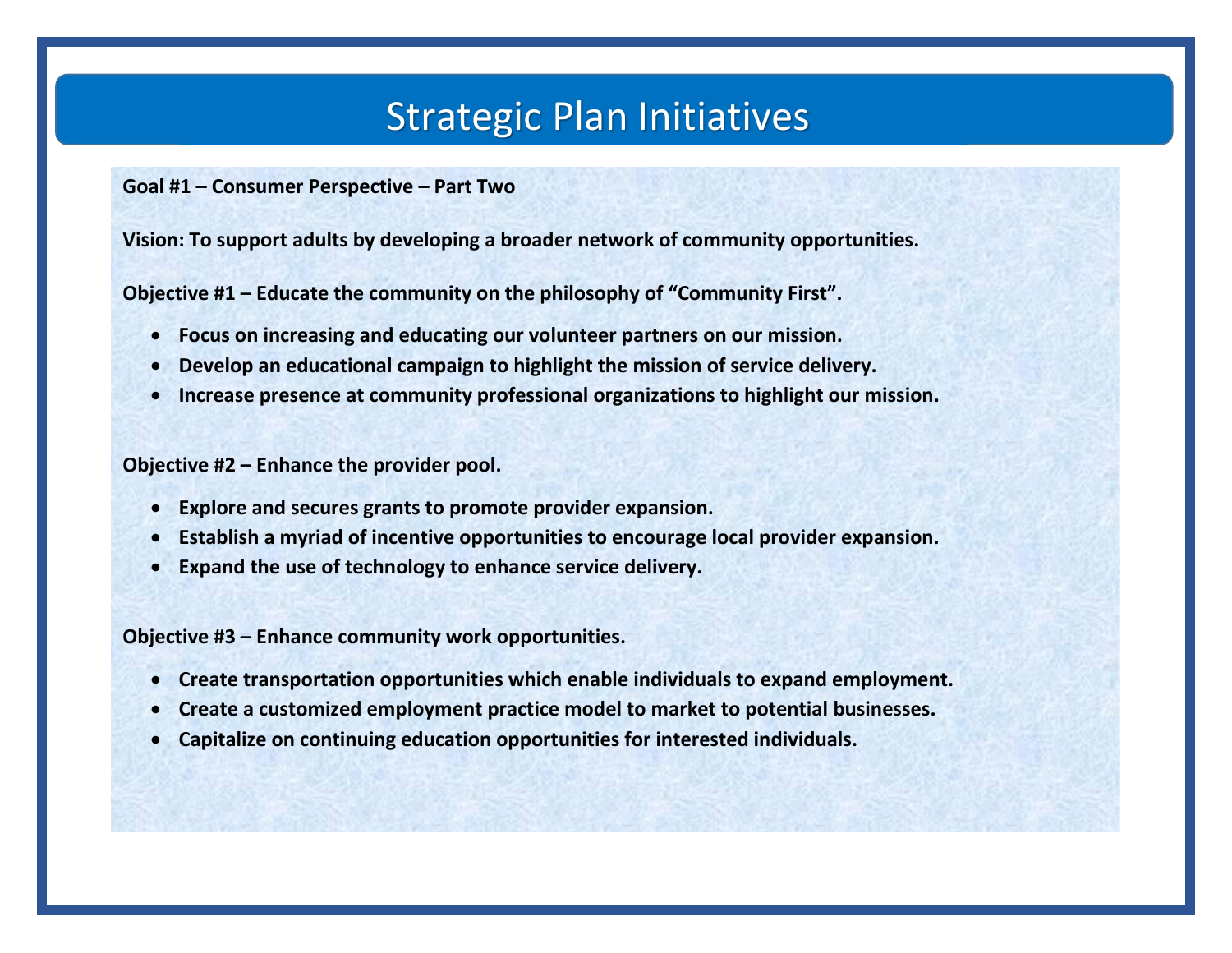**Goal #2 – Financial Perspective**

**Vision: Assure fiscal integrity through best practice policy implementation.**

**Objective #1 – Establish a 5 year budget projection.**

- **Complete a cost projection tool.**
- **Complete a waiver projection tool.**

**Objective #2 – Manage operational overhead in accordance with the established annual budget.**

- **Establish departmental budgets.**
- **Designate quarterly budget meetings.**

**Objective #3 – Enhance revenue streams as opportunities become available.**

- **Search for available/applicable grants.**
- **Utilize state sponsored funding opportunities i.e. Capital Housing Funds.**

**Objective #4 – Manage administrative office relocation in the most fiscally reasonable manner possible.**

- **Identify possible relocation opportunities.**
- **Determine best opportunity and secure.**
- **Complete relocation by 2020.**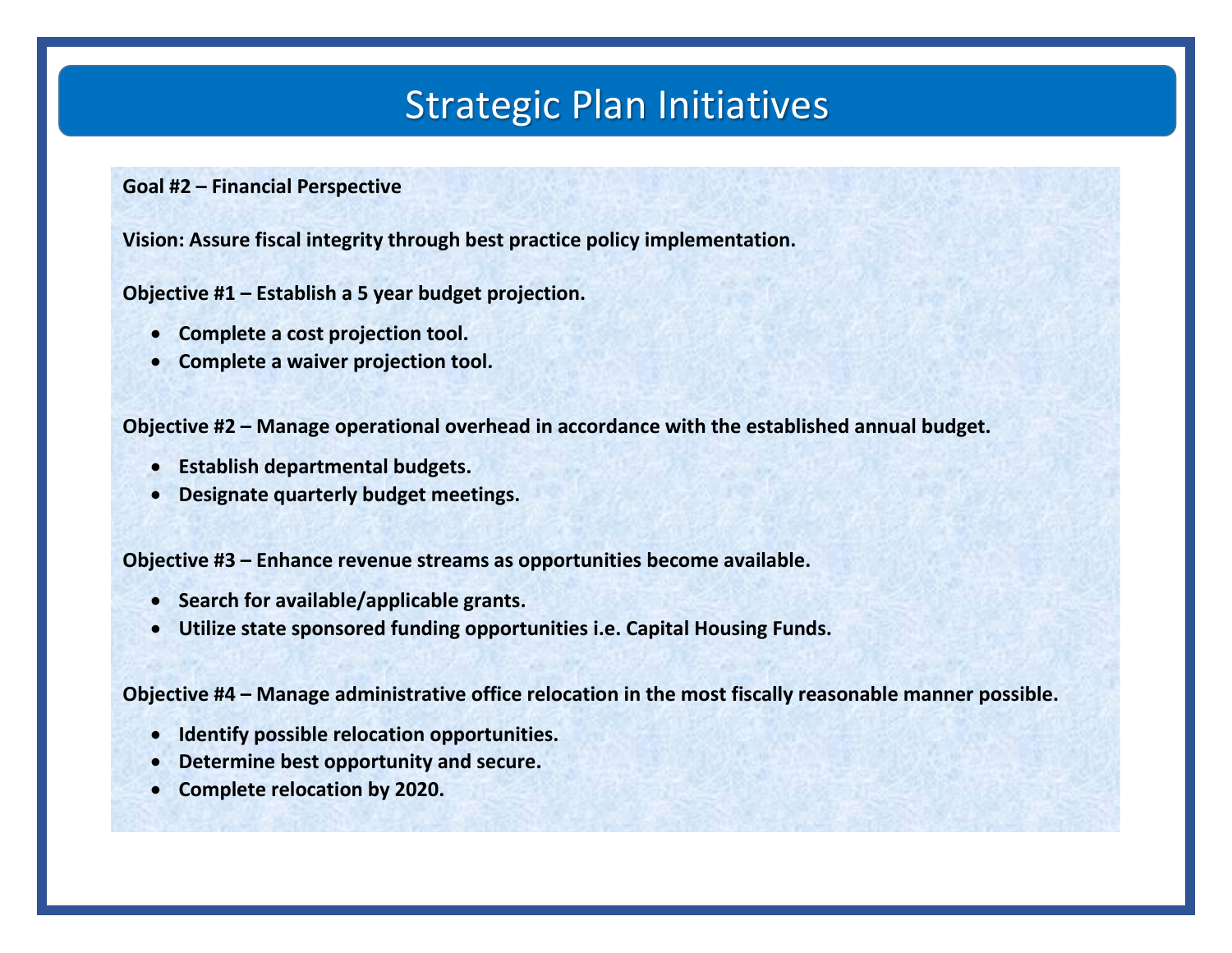**Goal #3 – Employee Perspective**

**Vision: Create an agency which mirrors a "best place to work" model.**

**Objective #1 – Initiate a wellness atmosphere to promote healthy lifestyles.**

- **Implement a wellness program designed to motivate staff to see a primary care physician and complete biometrics on an annual basis.**
- **Offer ergonomic evaluations of workspaces to all staff members.**
- **Complete a wellness culture audit to determine staff interests for planning wellness events at the workplace.**

**Objective #2 – Promote educational opportunities to enhance professional development.**

- **Organize quarterly lunch and learns.**
- **Evaluate strengths and weaknesses of our team members and plan/schedule trainings accordingly.**
- **Publish an electronic calendar of available trainings.**

**Objective #3 – Initiate a salary and benefit study to determine fair market value.**

- **Survey other County Boards of DD with similar demographics (size, area).**
- **Survey local employers with similar positions.**
- **Compare our agency with national studies.**